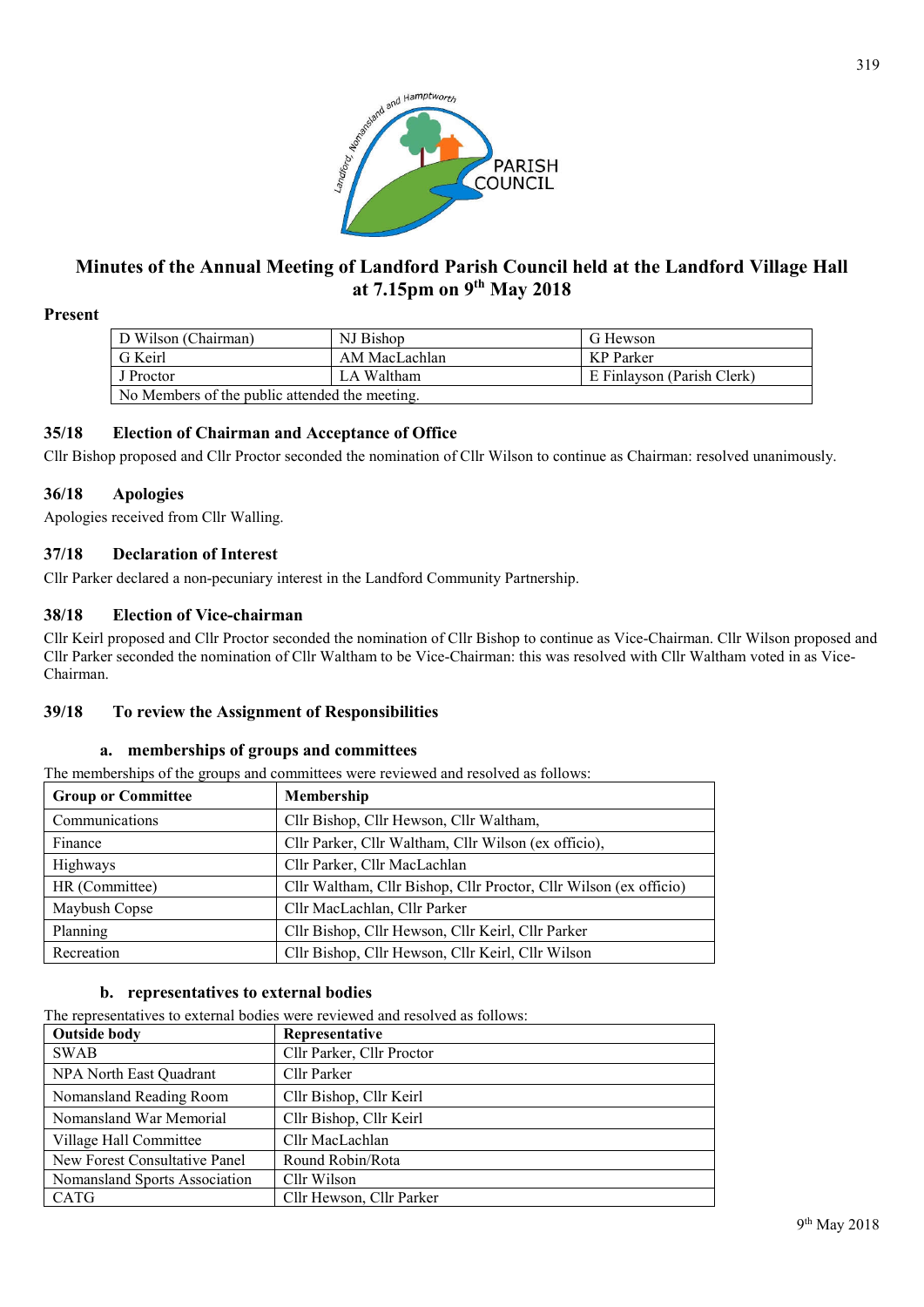

**40/18 To agree the dates set for the Full Council meetings for 2018/19**

| Year | Month     | Date   | Time   | Day   | Meeting                      | Location                          |
|------|-----------|--------|--------|-------|------------------------------|-----------------------------------|
| 2018 | June      | 13     | 19:15  | Wed   | FC                           | NML Reading Room                  |
| 2018 | July      | 11     | 19:15  | Wed   | FC                           | Landford Village Hall (Blue Room) |
| 2018 | August    | 8      | 19:15  | Wed   | FC                           | NML Reading Room                  |
| 2018 | September | 12     | 19:15  | Wed   | FC                           | Landford Village Hall (Blue Room) |
| 2018 | October   | 10     | 19:15  | Wed   | FC                           | NML Reading Room                  |
| 2018 | November  | 14     | 19:15  | Wed   | FC                           | Landford Village Hall (Blue Room) |
| 2018 | December  | 12     | 19:15  | Wed   | FC                           | NML Reading Room                  |
| 2019 | January   | 9      | 19:15  | Wed   | FC                           | Landford Village Hall (Blue Room) |
| 2019 | February  | 13     | 19:15  | Wed   | FC                           | NML Reading Room                  |
| 2019 | March     | 13     | 19:15  | Wed   | FC                           | Landford Village Hall (Blue Room) |
| 2019 | April     | 10     | 19:15  | Wed   | FC                           | NML Reading Room                  |
| 2019 | May       | 8      | 19:15  | Wed   | FC                           | Landford Village Hall (Blue Room) |
| 2019 | May       | t.b.c. | t.b.c. | t.b.c | <b>Annual Parish Meeting</b> | t.b.c.                            |
| 2019 | June      | 12     | 19:15  | Wed   | FC                           | NML Reading Room                  |

Cllr Waltham proposed and Cllr Bishop seconded the agreement of the Full Council meeting dates for 2018/19: resolved unanimously.

### **41/18 To agree the annual subscriptions**

Cllr Wilson proposed and Cllr Hewson seconded the agreement to continue the annual subscriptions to a) WALC and b) SLCC: resolved unanimously.

Cllr Parker proposed and Cllr MacLachlan seconded to continue the annual subscription to CPRE (Late Agenda Item): resolved.

# **42/18 Acceptance of minutes of previous meetings**

Cllr Wilson proposed and Cllr Bishop seconded the acceptance of the April 2018 HR meeting minutes: resolved unanimously. Cllr Waltham proposed and Cllr Hewson seconded the acceptance of the April 2018 Full Council meeting minutes: resolved unanimously.

The minutes of the April 2018 HR and FC meetings were agreed and signed.

## **43/18 Matters Arising**

None.

### **44/18 Planning – as per attached schedule**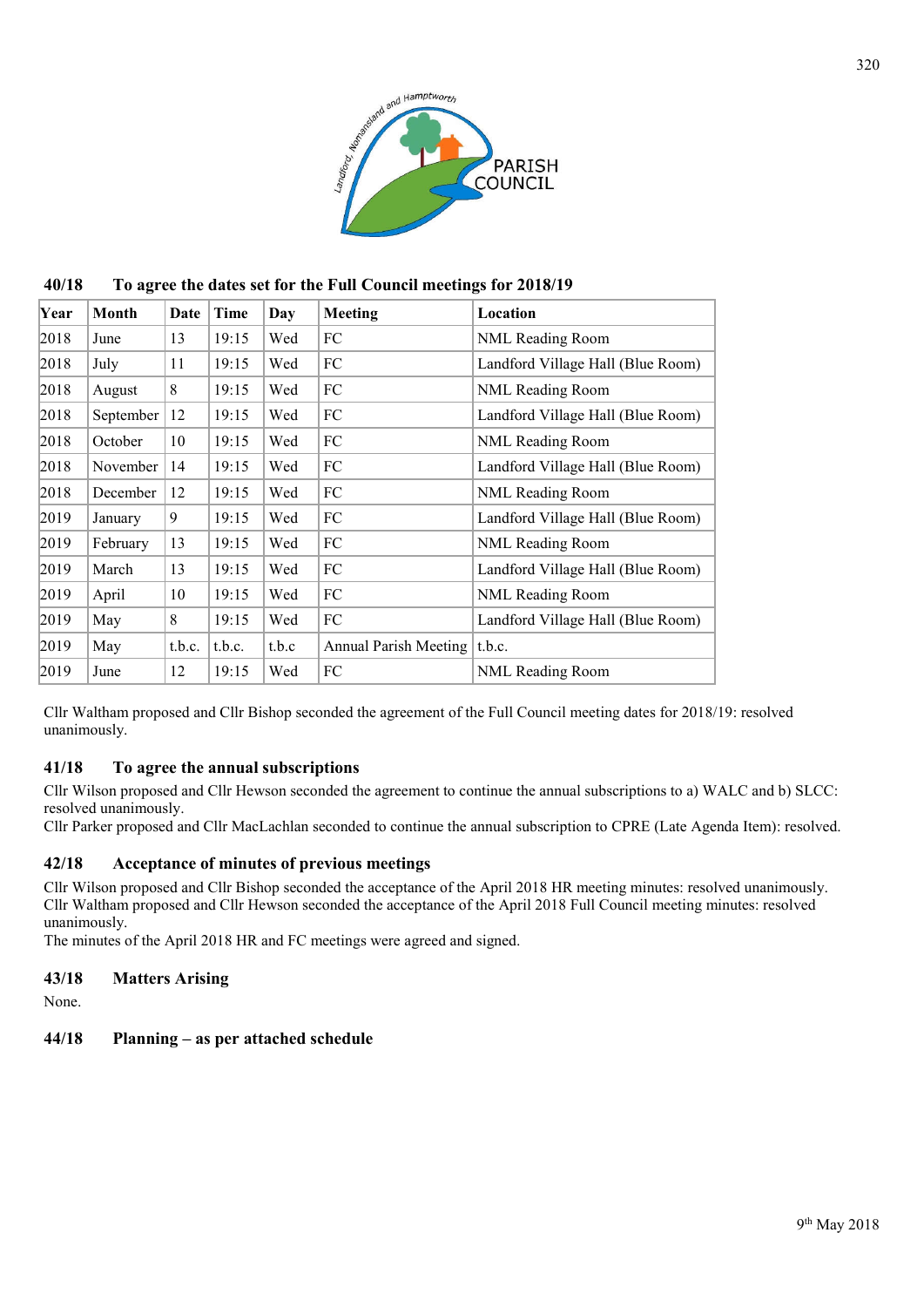

### **45/18 Finance**

- a. The Internal auditor's report was received.
- b. Each statement in the Annual Governance Statement 2017/18 was considered by the Council and each statement response resolved unanimously.

Cllr Waltham proposed and Cllr Proctor seconded the approval that the Annual Governance Statement 2017/18 should be signed by the Clerk and Chairman: resolved unanimously.

- c. Cllr Hewson proposed and Cllr Bishop seconded the approval to signing off the 2017-18 accounts: resolved unanimously.
- d. Cllr Wilson proposed and Cllr Hewson seconded the approval of the Bank Reconciliation: resolved unanimously.
- e. The Budget Control Report was received.
- f. The Explanations for Significant Differences was received. Cllr MacLachlan spotted an error which the Clerk is to correct before submission to the Auditors.
- g. Cllr Wilson proposed and Cllr Waltham seconded the approval of Section 2 of the Annual Return: resolved unanimously.
- h. The Clerk presented the Cash Flow Report and cheques numbered 500547 to 500555 for signing.
	- i. cheques numbered 500547 to 500555 (Note: Chq 500500 was voided due to clerical error):
		- J.Wright for April Clerk training: £174.45
		- E Finlayson for monthly Gross salary: £504.50
		- SLCC membership fee: £115.00
		- $\bullet$  Idverde for April bin emptying: £121.44 (£101.20 ex-VAT)
		- Bawden for Grass Cutting in April: £141.28 (£117.73 ex-VAT)
		- Nomansland Reading Room for Defib. AGM room hire: £12.00
		- J Proctor for Projects and Stationary re-imbursement/expenses: £30.17 (£26.71 ex-VAT)
		- Hamilton Associates for Internal Audit fee: £120.00 (£100 ex-VAT)
	- ii. direct debits:
		- Bournemouth Water Co. Water for Pavilion: £3.50
		- Business Stream (B S RA) Waste service NML Reading Room.: £107.91

Cllr Proctor proposed and Cllr Wilson seconded that the Report be approved; also that all cheques be approved and signed: resolved unanimously.

i. The Budget Control Report was received.

### **46/18 Clerk's Report**

Landford Rec play equipment repair parts have been ordered:

- Playdale timber and installation warranty work on the Toddler climbing frame is due to start on week commencing 11th June 2018.
- The 8 nuts to replace the rusty ones on the toddler swings have arrived from Wicksteed Nuts, they have a 2 year guarantee and were provided free of charge as a good will gesture.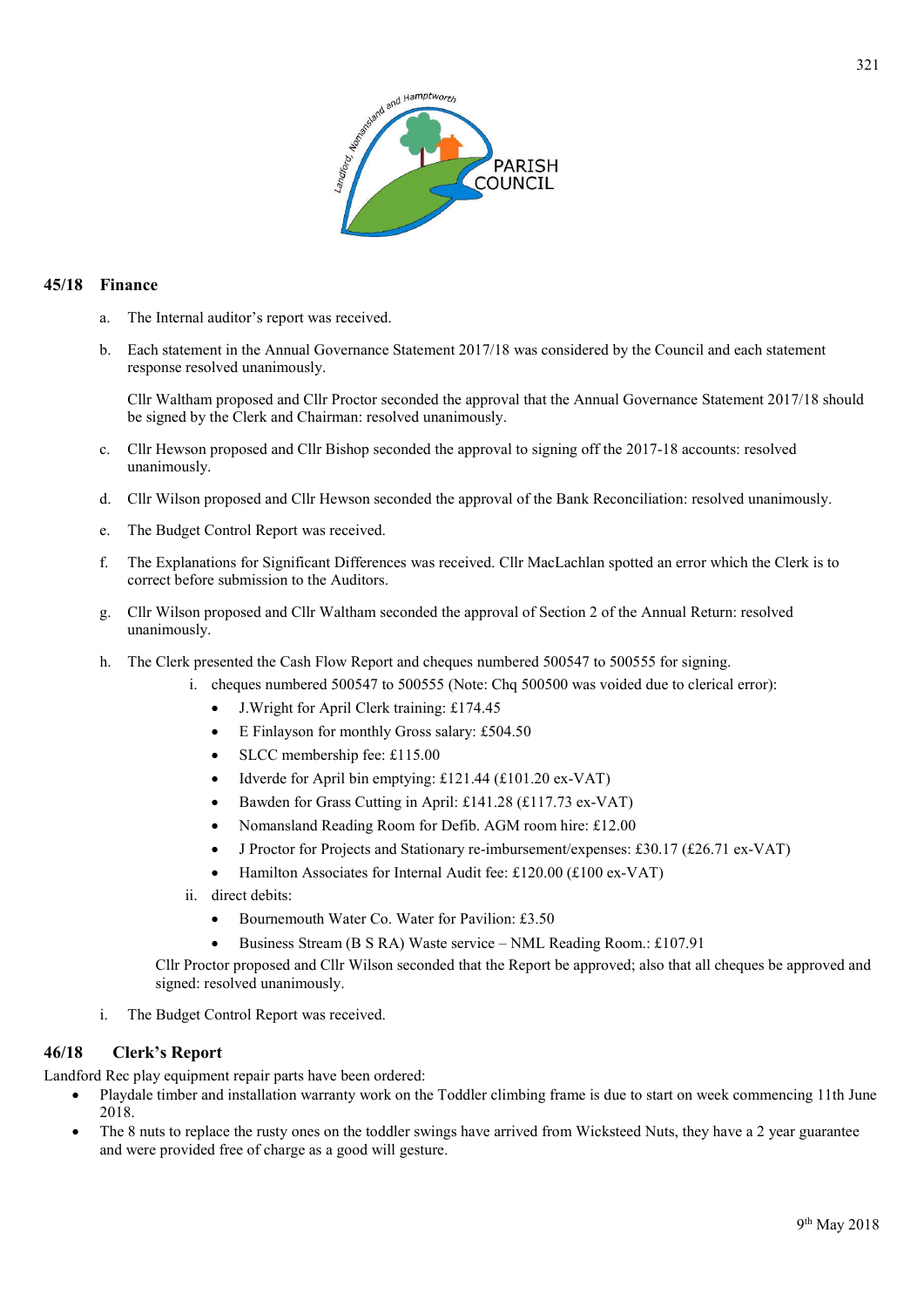

# **47/18 To consider the presence of Landford Parish Council at the School Fayre – (Comms Group)**

This was considered and a discussion concluded that the Parish Council should aim for a presence at the August Bank Holiday Fayre. **(AI: Comms Group)**

# **48/18 To consider the investigation of signs for the Recreation ground playground areas – (NJB)**

The topic of signs for the Recreation grounds was discussed and Cllr Proctor presented information on a cycle trail sign suggestion. The Clerk was tasked with finding out if any standard text signs exist in Wilts. Council and the associated costs of metal signs for the playgrounds.

# **49/18 Handyman appointment update and to agree how the task list will be managed – (HR Committee)**

Chris Johnson was appointed as a contract Handyman. A priority list of tasks is being compiled by Cllr Wilson. Going forward the main point of contact for any proposed handyman jobs, which are to be prioritised and added to the list, will be via the Clerk. **(AI: Cllr Wilson)**

# **50/18 Parish Logo competition – (Comms Group)**

The Clerk received 43 Parish Logo competition entries. Cllr Waltham spoke about the selection criteria for the Parish Council logo. A judging date was agreed to be at 9am on Friday 11<sup>th</sup> May 2018. Cllrs Wilson, Hewson, Bishop, Waltham were to form the judging panel with the Clerk present. The Clerk was to display and number the entries and Cllr Waltham's proposed selection criteria would be used for identifying the winning entry: resolved unanimously.

# **51/18 To discuss the pond by A36 layby – (AMM)**

Cllr MacLachlan spoke passionately about the pond by the A36 being a wildlife pond. The history of the pond was discussed regarding pond skating and it being used as a watering hole for horse drawn coaches. Cllr Parker mentioned that the pond water had previously been tested and it was found to be of good quality. The Clerk was asked to check the ownership of the pond and confirm that Wilts. Council are still prepared to install CCTV to help with minimising fly tipping in this area. Cllr Parker agreed to refer the wildlife pond idea to the Blackwater conservation group. **(AI: Cllr Parker)**

# **52/18 To formally approve the disposal of the goalposts from Landford Rec currently stored off-site**

Cllr Wilson proposed and Cllr Hewson seconded the formal approval of disposal of the goalposts from Landford Rec.: resolved unanimously.

### **53/18 To propose, discuss and agree the Parish Council taking ownership of the following items:**

### **a. Four Landford Village Signs**

Cllr Proctor proposed and Cllr Wilson seconded the agreement to take ownership of the four Landford village signs once installed: resolved unanimously.

### **b. Speed Indicator Device**

The Council agreed their unanimous support to this initiative in the Parish but no decision was made regarding ownership. The Clerk was asked to look into any Parish insurance implications for this device.

### **54/18 To consider a complaint regarding an overgrown hedge on North Lane**

The Clerk is to send a letter to the properties concerned asking for width of hedges to be reduced.

# **55/18 To note the Brewin Dolphin New Forest Summer Sportive Cycle Event 7th July 2018**

Noted.